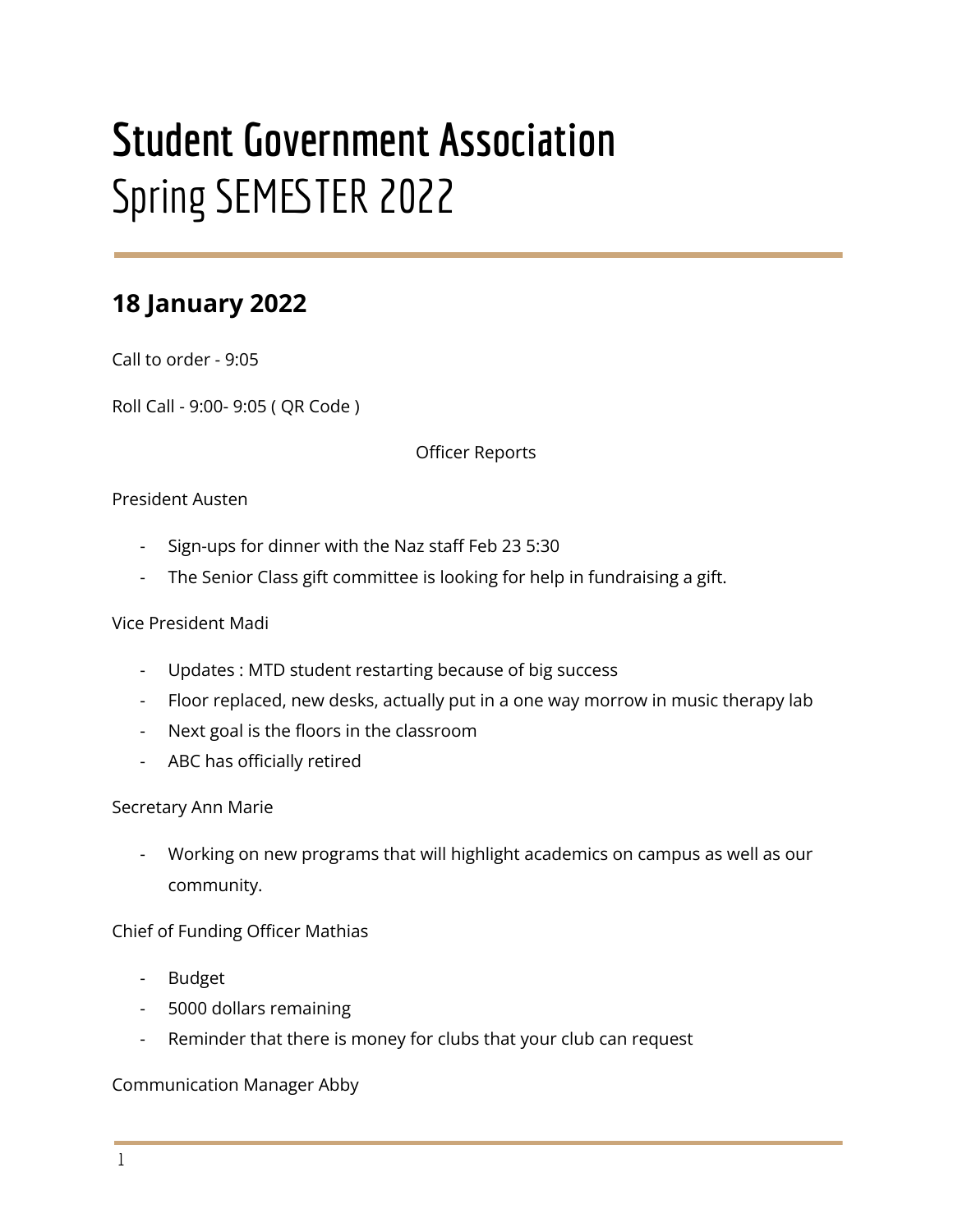- Picnic tables are in- waiting for weather to clear up to put them out as well as putting plaques on them with Sga

### **Committee Meetings 9: ( Motion: Skipped )**

Student Experience ( Madi ) - Academic Affairs ( Ann Marie ) - Infrastructure ( Mathias ) - Public Affairs ( Abby) -

Representative Reports 9:07 ( Motion )

Class of 2022 - Jarod Engle

- Waiting on an email on the clinic

Class of 2023 - William Saviano

Equipment he ordered for them gym has been delivered

Class of 2024 - Grace Sabine

- Continuing goal with Sarah
- Spin classes returning for the spring semester

Class of 2025 - Sarah McCormack

- Thanks for big friends little friends
- Budget Request for spin classes for the rest of the semester \$224 ( Approved )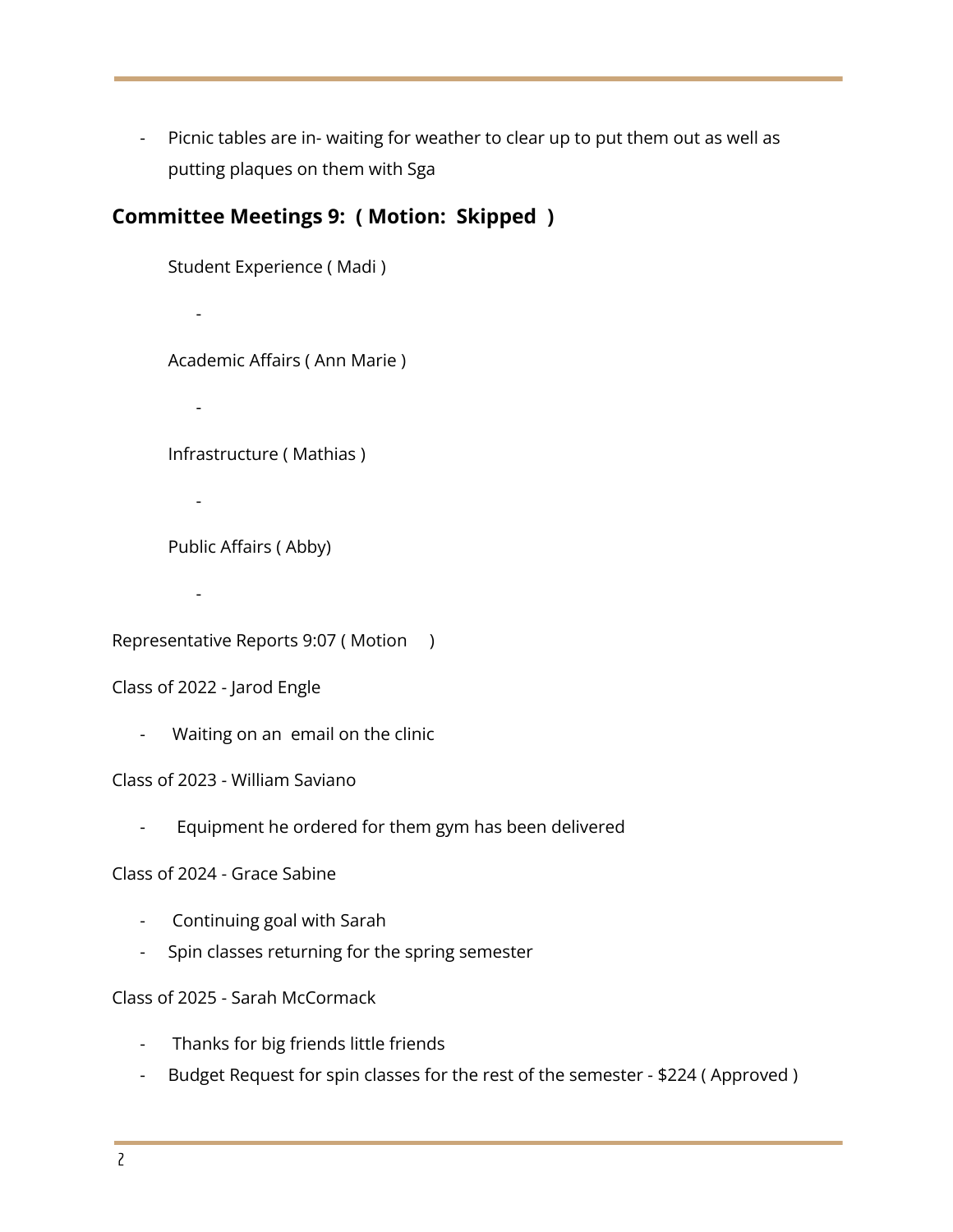Commuter Representative - Ela Buczek

- Mission in moving the commuter lounge still in progress
- Setting up a meeting in the future

Resident Representative - Juan Cardenas

- Whiteboards have been ordered and being put in place to see if they will work
- House will be doing more for the students and will be reported

Athletics Representative - Olivia Stollsteimer

Meeting with Patrick

Service and Volunteering Representative - Ivy Dagostino

- CMCR is still in the process of being done
- Renovation plans in the works and will be taking the rest of january to have the plans put in place.
- Meetings can be held in the room as of now

Student Life Representative - D'Ambra Galvin

- Before break she did send in a marketing request will not be posting until after break
- They have two topics only one approved waiting for responses

Campus Safety and parking Representative - Sarah Nemi

- NO UPDATES

Dining Services Representative - Rebecca Becker

- Working on a meeting with Lou
- Appreciation event for dining staff

Alumni Representative - Ryan Overdorff

- Not in attendance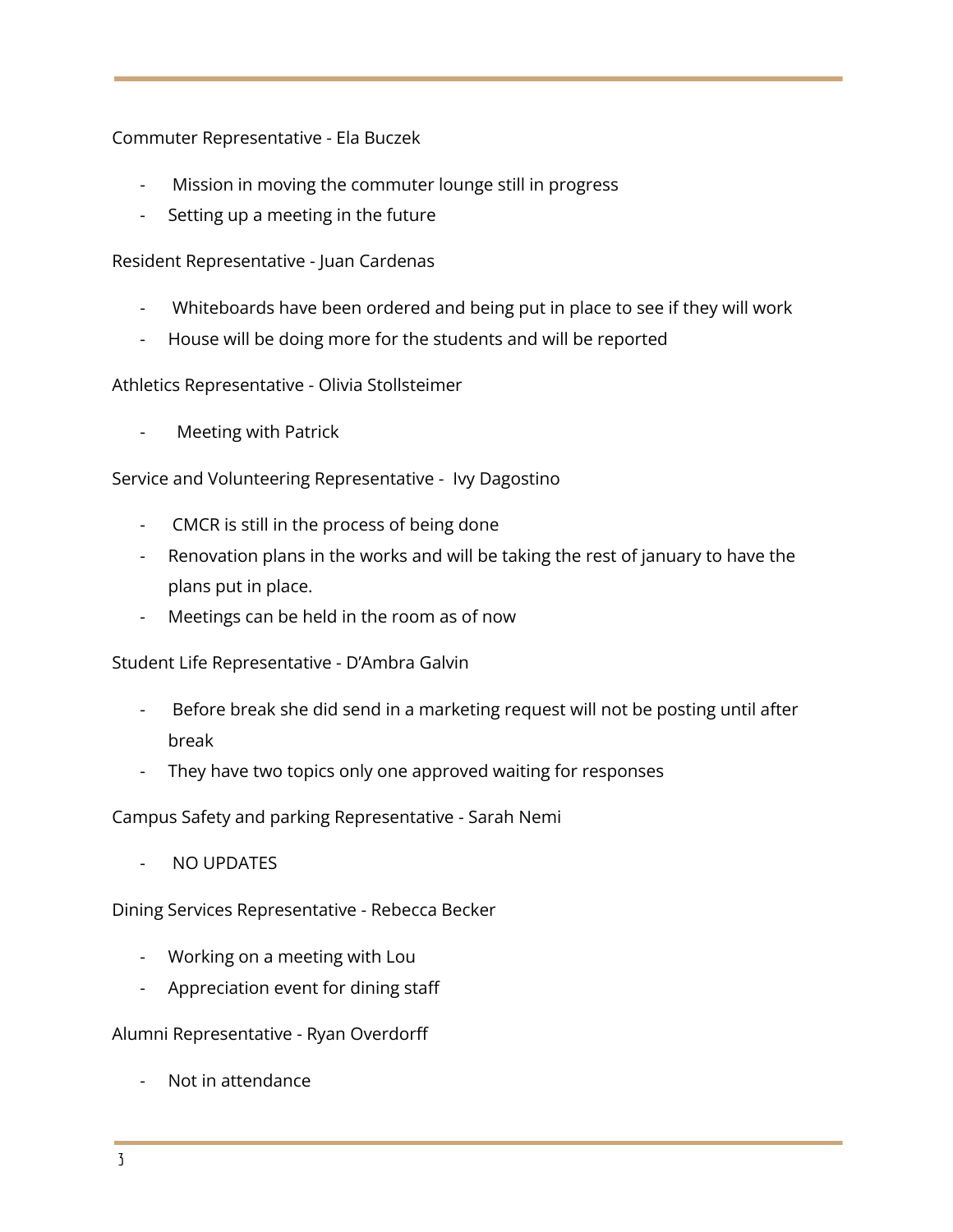Media and Marketing Representative - Mike Kelly

 $N/A$ 

Accessibility Representative Matt Kelly

- Emailed dining services Oct 27 on signage and on dec 28 emailed him back and menus are being put in place
- Discussion on readily available menus compared to what we have now

Veterans Affairs Representative -

Rebuilding our chapter of our Veteran program

International and Multicultural Representative - Arianna Costanzi

- Just drafted a proposal on the BLM mural
- Sending a resolution to the University for the mural

#### Transfer Representative Sophia York

- Not in attendance

Sustainability Representative Noah Schock

- Race to zero waste program ( working with sarah)
- Thinking of different events to have
- Earth day and other events are in the works

College of Arts and Sciences Representative - Emily

- Working on finalizing volunteer opportunities to go on the academic website.

College of Health and Human Services Representatives - Emily Olsen

- No new updates
- Did complete her goal on furnishing 1061 in the psychology center

College of Professional Studies Representative - Ryan